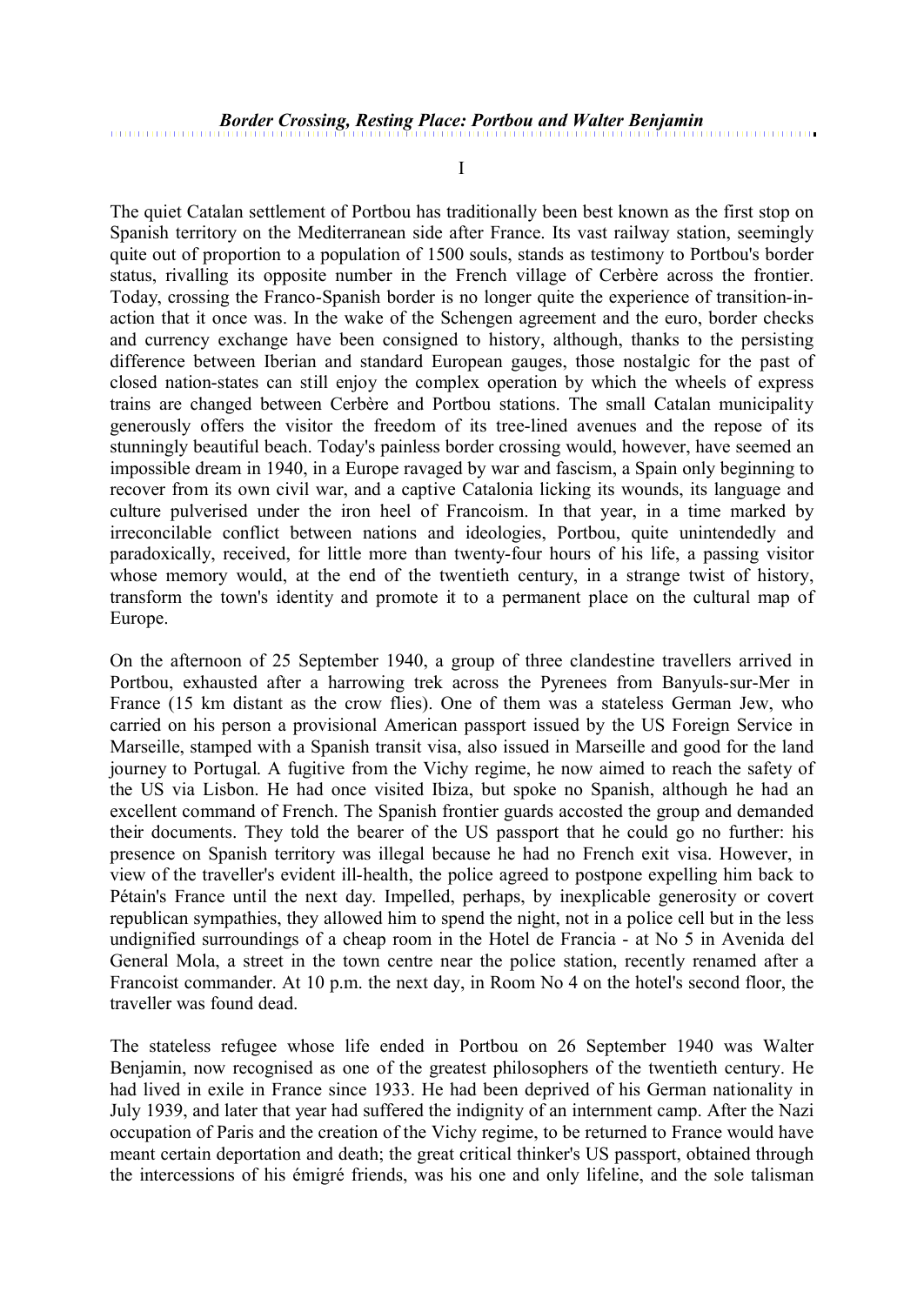that might allow the continuation of his work. In these circumstances, and carrying on his person as he did a substantial quality of morphine, to take his own life may have seemed the only dignified way out. It has been claimed that the Spanish border guards might have been willing to let him through after all the next day, subject to a 'small consideration', but the hotel owner, Juan Suñer Jonama, apparently had close connections with the Gestapo, and any notion of a police change of heart remains speculative. The death certificate, signed by the local judge Fernando Pastor Nieto, gives the cause of death as a brain haemorrhage. A heart attack cannot be ruled out, as Benjamin was known to suffer from cardiac problems. Nor is it impossible that he indeed swallowed morphine, but simply as a tranquilliser or a soporific, and that the efforts and stress of that terrible day may have turned an act of auto-sedation into an involuntary overdose. The experts now believe that the true cause of his death will never be established with certainty; meanwhile, for obvious symbolic reasons, the suicide story, true or not, remains the most potent. History was a little more merciful to Benjamin in the days following his death: the bundle of pesetas found on his person, together with the clement death certificate, sufficed to buy his remains a five-year rental in what is now Niche No 563 in Portbou's peaceful cemetery. Ironically, the authorities registered the deceased traveller not as Walter Benjamin but as 'Benjamin Walter', thus failing to identify his Jewish origins: thanks to this error, he was buried not in the 'outside' section reserved for non-Catholics and unbelievers, but in the cemetery proper, as the Christian and Catholic believer which, as a secular Jew and practitioner of materialist philosophy, he never was. In 1945, after the five years were up, his remains were moved to a common grave, and their exact location is now unknown.

The author of 'The Work of Art in the Age of Mechanical Reproduction' might seem an unlikely candidate for the most-famous resident of a small coastal resort, far removed from the great intellectual centres, where he spent only the very last day of his life on earth. Certainly, at no point did Benjamin's work have anything to do with Catalonia or Spain. And yet it does seem appropriate that this most cosmopolitan of thinkers should have found his resting-place here in this border town, just after forging a passage across the mountains. His intellectual endeavours had always been marked by the crossing of disciplinary borders, and today it is difficult, indeed impossible to pigeon-hole him, whether as a philosopher proper, sociologist, literary critic, historian of aesthetics, or precursor of media studies: Walter Benjamin was all of those things and more. His analytic method was to seek out the hidden connections of things, to create links and passages between apparently unrelated phenomena. The vast, unfinished book which is his magnum opus (a tissue of French quotations and German commentary, drafted over the 1930s in the Bibliothèque Nationale in Paris, and finally published in 1982), is called Das Passagen-Werk [Le Livre des Passages; The Arcades Project, and is dedicated to the interpretation of the urban symbolism of nineteenth-century Paris, taking as its central symbol the glass-and-iron arcades which are, quite literally, *passages* between one street and another. Today, the author of that seminal work lies buried at the intersection point between two European nations, a place of passage par excellence.

II

On a sunny day in July 2002, we arrived at Portbou station on a day trip from Cerbère. We emerged into Carrer del Mercat with its souvenir shops selling leather goods, and made our way down to the café-lined esplanade that faces the beach. The blue Mediterranean gleamed, superb under a cloudless sky. Our first stop was the Tourist Office, where the on-duty woman told us how to reach the places associated with Benjamin, in a tone suggesting that philosophically-inclined visitors are no rarity in today's Portbou. We directed our steps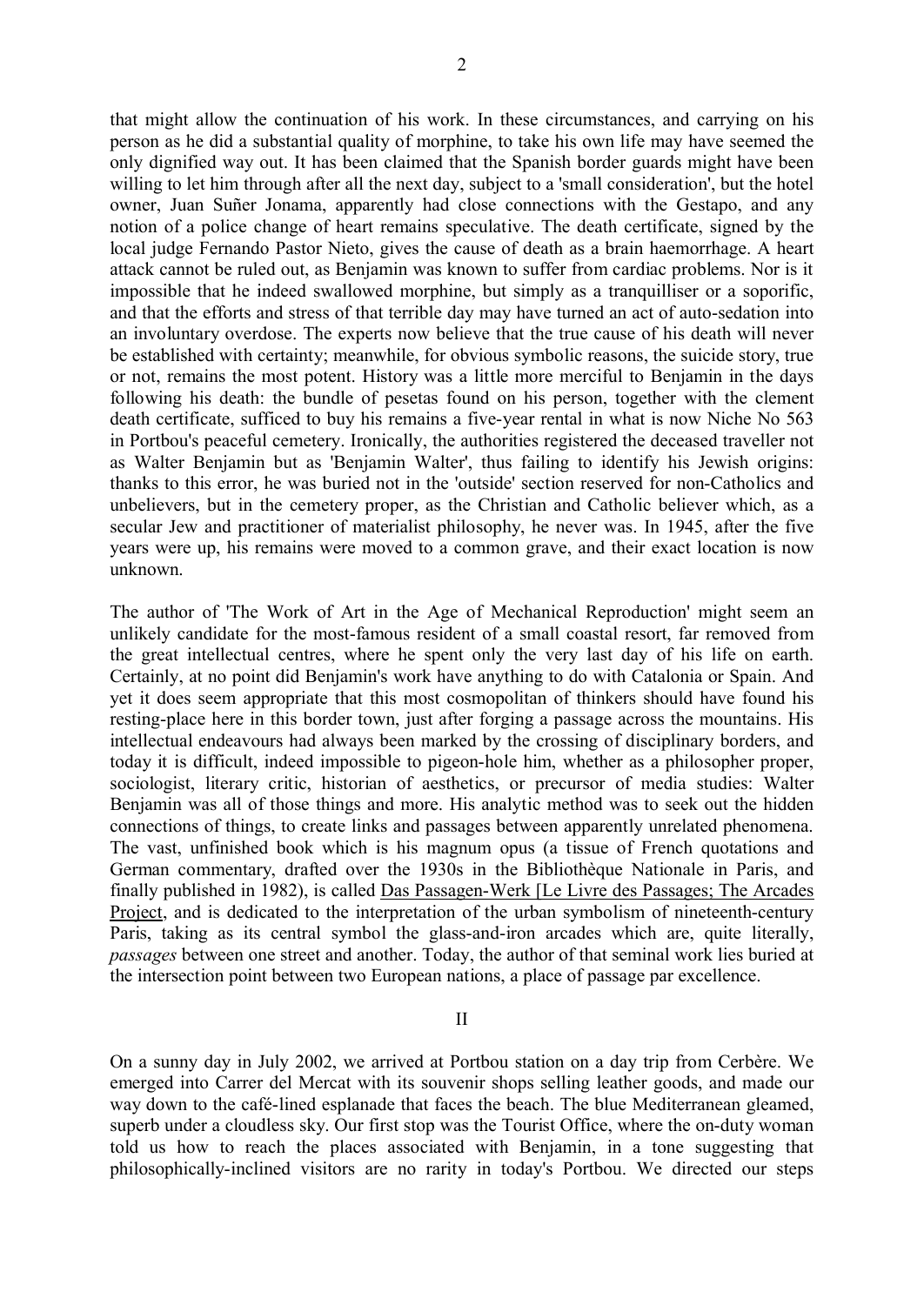towards the Rambla de Catalunya, in search of the former Hotel de Francia (warned that, since 1940, it had changed its name and then fallen into disuse). Knowing that the hotel was to be found on one of the streets off the Rambla to the left, we walked halfway down the dusty avenue, past the still-extant police station, and asked for the side-street in a perfumer's. The ageing, bespectacled owner gave us precise directions; to talk of Benjamin was obviously a pleasure for him. Avenida del General Mola has been rebaptised Carrer del Mar. No 5 had, indeed, been renamed the Restaurant Internacional, before the business closed altogether and the blinds came down. The entire four-storey building (in Benjamin's day it had only three floors) is now uninhabited. There is no plaque, but a painted sign reads 'Bar Restaurante Casa Alejandro Especialidad de Paella', flanked by a smaller, foursquare plastic-and-metal sign that projects on to the street with the words 'Restaurant Internacional' and proclaims the virtues of a beverage called Fanta. We entered a small general store two doors down; the shopkeeper confirmed that this was indeed the former Hotel de Francia. Carefully and respectfully, we photographed No 5 - the peeling ochre paint of its façade, the rusting balcony on the fateful second floor.

Retracing our steps in the direction of the station, we reached Carrer Méndez Núñez and the headquarters of the Walter Benjamin Foundation, in a small, run-down building next to the tiny fire station. The Foundation houses a small museum devoted to Portbou's most famous guest, with maps, photographs and other memorabilia. These premises are temporary: there is an ambitious plan to convert the former town-hall building into the Foundation's permanent home, with the aid of no less an architect than Norman Foster. The curator filled us in on a few details and pointed us in the direction of the cemetery.

Portbou's municipal cemetery enjoys a clifftop location above the town, with remarkable views over the beach. We emerged from the twisting lane that leads up to the burial ground, to encounter a man walking a large white dog. On the cemetery wall, a simple plaque reads, in Catalan: 'A Walter Benjamin - Filòsof alemany - Berlin 1892 Portbou 1940 - Portbou 1979'; thirty-nine years after the fugitive's death and four years after General Franco's, it was put there as the town's first sign of tribute to the 'German philosopher'. The dog ran up barking towards us; the inevitable 'Don't worry, he doesn't bite' served to break the ice, and his owner, knowledgeable about Benjamin as was everyone we had met here, gave us a detailed preview of what to expect in the cemetery. We went inside, and located Niche No 563, where Benjamin's remains had rested for the duration of the second world war.

Further up, perfectly positioned just under a low, sloping whitewashed wall with a breathtaking view over the sea, we found the memorial stone itself - a rectangular slab of black marble between two bushes, surrounded by a riot of multicoloured flowers. Under the words 'Walter Benjamin - Berlin, 1892 Portbou, 1940' (the slab was placed there in 1990), the visitor may read a quotation from Benjamin himself - first in the original German: 'Es ist niemals ein Dokument der Kultur, ohne zugleich ein solches der Barbarei zu sein', then in Catalan: 'No hi ha cap document de la cultura que non ho sigui també de la barbàrie' (in English, it would read: 'There is no document of civilisation which is not at the same time a document of barbarism'). At the bottom, the source is indicated: these words are from Thesis VII of the 'Theses on the Philosophy of History', one of Walter Benjamin's most famous writings and, as it happens, the very last work he ever penned - a brief, apocalyptic vision of human history and its crises, drafted in 1940 as catastrophe loomed dark over Europe. Just to the left of the inscription, a single pink hollyhock undulated slowly to the sea breeze.

We left the cemetery to absorb Portbou's final Benjamin object, the monument called 'Passages' which overlooks the sea, just outside his resting-place on the way back down. It is